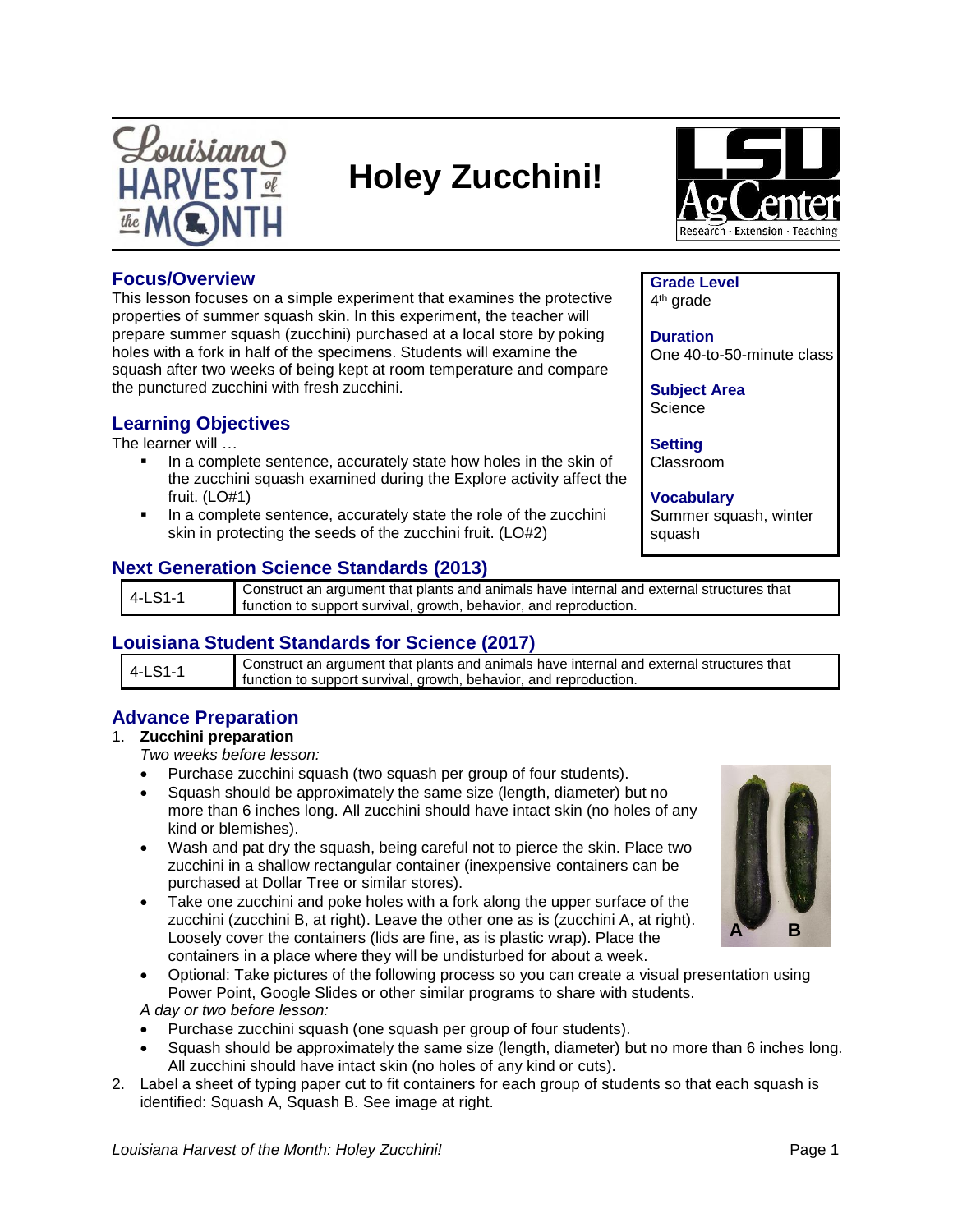3. Preview the time lapse video of a zucchini squash rotting (link below). You will only show the video from the beginning through 1:54 (after this mark, the video runs in reverse and can be confusing to students). There is music that accompanies this video – you can mute the sound as it is not necessary.

Temponaut Timelapse (May 14, 2017). Zucchini Time Lapse (video): <https://www.youtube.com/watch?v=3EKVvY3u8ww>

## **Blackline Masters**

- 1. **Observing Zucchini**
- 2. **Check for Understanding (and Key)**

# **Background Information**

The subject of this lesson is zucchini, which is one type of **summer squash**, which are also known as Cucurbita pepo (L.). The other commonly recognized types of summer squash are: straightneck, crookneck, and scalloped. Summer squash fruits come in an array of colors and can be solid colors or speckled. These tasty fruits, which humans have been eating for 8,000 to 10,000 years, descended from wild squash that can be traced back to Central America. Squash plants have both male and female flowers on the same plant (monoecious), with female flowers forming fruits. Pollinators, such as bees, are required to transfer pollen from the separate flowers for adequate fruit set and growth. Even the flowers of these fruits, both male and female, are delicious.

Summer squash are more delicate than winter squash as they are harvested while immature, have a soft skin, and are highly perishable. They are harvested only a few days (three to six days) after flower/bloom and cannot be kept very long after they are picked from the plant. Summer



squash can be eaten raw with your favorite dip or salad, or they can be seasoned and cooked. They are low in calories and are a good source of fiber, vitamin C, and vitamin B6. These plants are in the same plant family as melons, watermelons, and cucumbers and are actually botanically fruits (not vegetables)!

The outer protective layer of a vegetable or fruit is called the **skin, peel,** or **rind**. This layer is the first line of defense for protecting the inner part of the vegetable, especially its precious seeds, from the environment. For some squash, the skin/rind is tough and thick (like pumpkins and acorn squash), and so they last a relatively long time in storage. These are called **winter squash,** and they typically are harvested when the fruit is mature (often two months after pollination and fruit set). Also, the rind is hard, and the fruit resists denting by thumbnail pressure. Winter squash (Hubbards, butternut, acorn) can be stored for many months if they are properly cured and stored. In the U.S., pumpkins are essentially a winter squash with a bright orange, hard rind that stores well.

In contrast, for **summer squash,** the skin is tender, especially when the vegetable or fruit is young as it is commonly found in grocery stores. The skin is very soft and can easily be damaged by rough handling after harvest and at home and cut with a thumbnail. So, the names summer and winter squash relate to different species and types of cucurbit plants that are harvested at different points and can be stored for different lengths of time.



*Louisiana Harvest of the Month: Holey Zucchini!* Page 2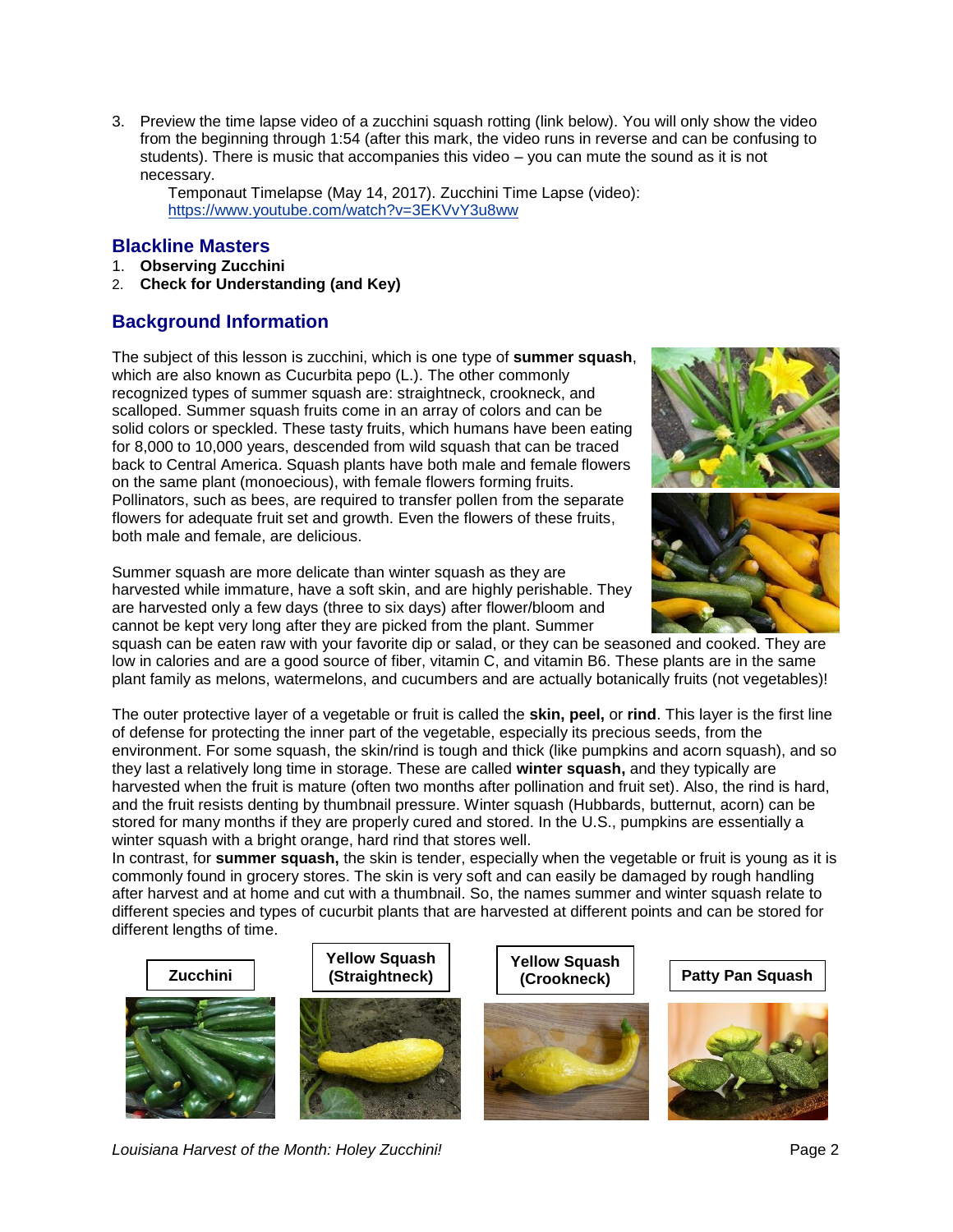*Note: Unless otherwise attributed, all images used in this document are available through a Creative Commons (CCØ) license.* 

#### **References**

Green Mountain Farm-to-School. (no date). Summer squash. Available at:

[http://www.vermontharvestofthemonth.org/uploads/2/8/9/6/28966099/squash\\_educator\\_2015.pdf.](http://www.vermontharvestofthemonth.org/uploads/2/8/9/6/28966099/squash_educator_2015.pdf) Louisiana Commercial Vegetable Recommendations. Available at:

[https://www.lsuagcenter.com/NR/rdonlyres/1A445217-3622-4161-ACF9-](https://www.lsuagcenter.com/NR/rdonlyres/1A445217-3622-4161-ACF9-C0F28FC6E753/59038/pub2433commvegetableBWLOWRES.pdf)

[C0F28FC6E753/59038/pub2433commvegetableBWLOWRES.pdf](https://www.lsuagcenter.com/NR/rdonlyres/1A445217-3622-4161-ACF9-C0F28FC6E753/59038/pub2433commvegetableBWLOWRES.pdf) (pages 55-57).

## **Materials List**

*Engage*

 Examples of zucchini, yellow/crookneck, patty pan (scallop) summer squash (one each). Note all summer squash are warm-season vegetables. The activity can be done with the first two if patty pan squash cannot be found in a store.

#### *Explore*

- Three zucchini squash for each group of four students (see detailed preparation No. 1 and No. 2 above).
- One container large enough to hold the zucchini.

#### *Extend*

• Projector for videos.

## **Procedure**

#### *Engage*

- 1. **Let's see how many of you know these fruits.**
	- Hold up a zucchini squash. **What is this one called?** (*Zucchini*)
	- Hold up a yellow squash. **What about this one?** (*Yellow squash or crookneck/straightneck squash)*
	- Hold up a patty pan squash. **How about this one?** (*Patty pan squash, also known as white squash or scallop squash*)
	- Hold up a winter squash (*Butternut, acorn*). **Do you know the name of this one?**
- 2. **I am going to pass these different types of squash around. As you observe each squash, think about what characteristics they have in common.** Give the students about three to four minutes to examine at least two of the three types of summer squash.
	- **What are some things that the squash you saw had in common?** (*There will be any number of answers to this question. The one we would like the students to observe is that the skins of these summer squash are very tender/soft and can easily be dented by our fingernails.*)
	- **Yes. These squash all have very soft skins. This characteristic, their soft skin, is what we will be investigating today.**

#### *Explore*

- 1. Have students sit in groups of four. Ask students to have a pencil available to write their answers. Hand out a copy of **Blackline Master 1** to each student.
- 2. **Students, today we will make observations on an investigation that I started for us two weeks ago. I need a group member from each group to come to our materials area and take a container with three zucchini squash in it. Please carry it carefully back to your group. Please don't touch the zucchini squash until we are all ready to begin.**
- 3. Have students work through the directions on Blackline Master 1. Circulate and assist as needed.

#### *Explain*

- 1. Discuss the worksheet with the students.
	- **How did the fresh zucchini look?** [*green*] **How did the two-week-old zucchini look?** [*green, maybe a bit wrinkled*] **What difference did you detect between these two just based on looks?** [*not much difference just based on looks*]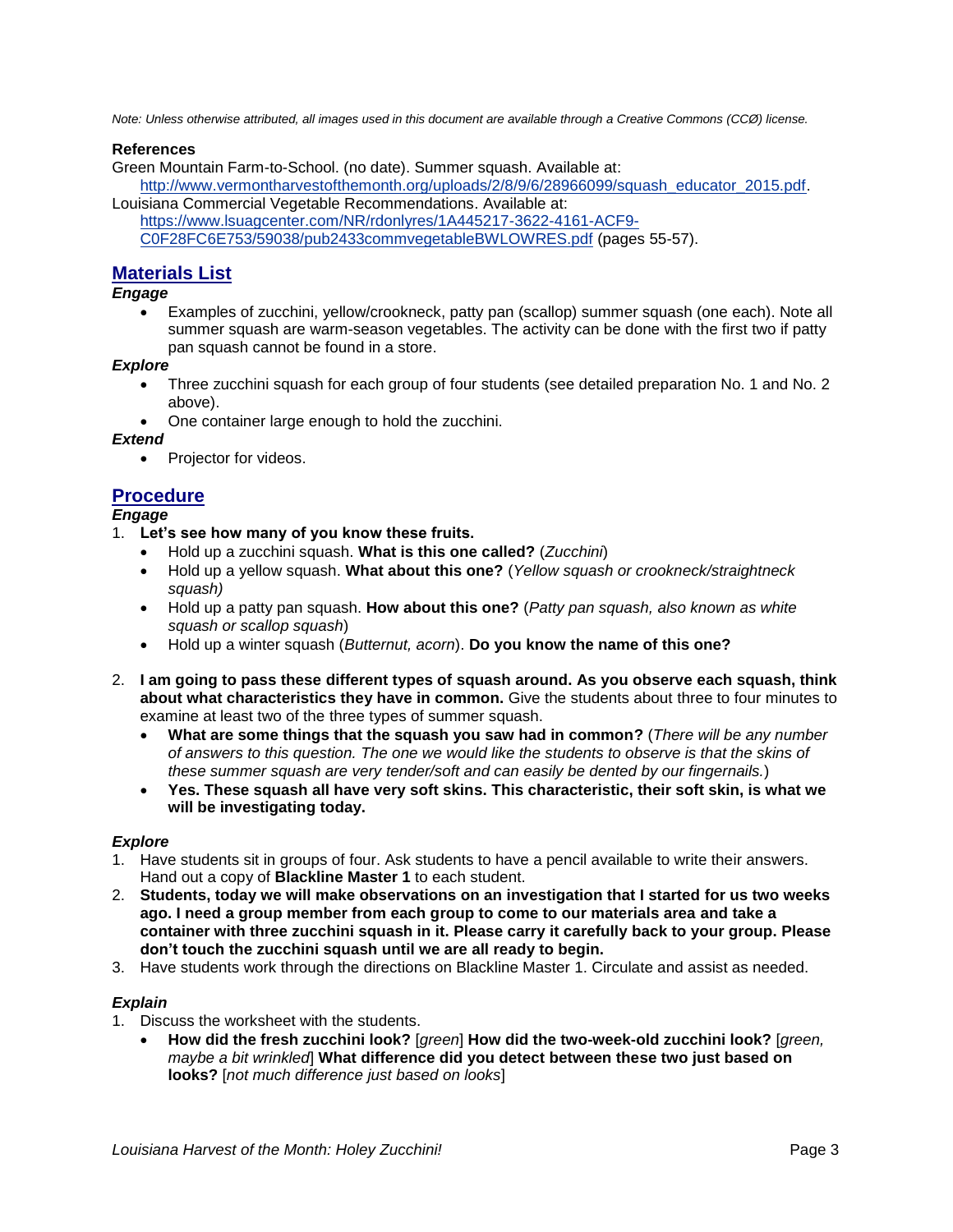- **How did the fresh zucchini feel when you gently squeezed it?** [*firm*] **How did the two-weekold zucchini feel?** [*softer, squishier*] **What difference did you detect between the two just based on feel?** [*the two-week old zucchini was much softer than the fresh zucchini*]
- **What difference did the holes in the two-week-old zucchini make?** [*It was much squishier than the other two. It was also more wrinkled.*] **Why is this a big deal?** [*It's a big deal because holes in the skin allow the zucchini to become squishier faster. These holes allow water to evaporate from the fruit, which makes it squishy. The holes also allow mold to grow inside the zucchini fruit.*] **Based on your observations, what is the role of the skin on a zucchini fruit?** [*The skin protects the zucchini fruit and keeps it fresher longer. It protects the seeds inside the fruit.*]
- **Raise your hands if you can remember back to the start of the lesson when I passed out two/three kinds of summer squash?** [*Students will raise hands.*] **Besides typically growing in the summer/warm season, what did all those have in common?** [*They had soft tender/skins.*] **How long do summer squash last once you have picked them off the plant?** [*Up to five days.*] **Why is it important to pick and eat summer squash soon after they are picked off the plant?** [*That is when they are freshest to eat, and quality decreases if not stored properly.*]
- **If you were in a grocery store and had to pick out a fresh zucchini, what would you rely on most? Looks or feel?** [*Mostly on feel.*] **Why?** [*A firm summer squash is freshest. I would also be inspecting the fruit because I don't want many blemishes on the skin.*]

#### *Extend*

1. This time-lapse video shows what happens when a partially cut-up zucchini is left to decompose. Encourage students to make careful observations about this video. *NOTE: Only play the video between the start and marker 1:54. The remainder of the video is in reverse, which may confuse students.*

[Temponaut Timelapse](https://youtu.be/3EKVvY3u8ww) (May 14, 2017). Zucchini Time Lapse (video).

https://www.youtube.com/watch?v=3EKVvY3u8ww

The connection to this lesson is that instead of fork prong holes, the zucchini has actually been cut. Questions you might ask about this video:

- **Instead of using a fork to cut the skin of the zucchini, what did they do?** [*They used a knife and made slices.*]
- **Where does the zucchini begin to shrivel first?** [*The zucchini begins to shrivel first near the cut parts.*]
- **What is happening to the largest piece of zucchini?** [*The largest piece of zucchini doesn't change much at the start … except by where it was cut. That is where it shrivels most.*]
- **What pieces start to mold first?** [*The smaller cut pieces.*]
- **Who can remember the job of the skin of the zucchini?** [*To protect the seeds inside the fruit.*]
- **Who can remember how summer squash gets its name?** [*These types of squash are immature fruit and need to be eaten quickly once they are harvested from the plant because they do not stay fresh long.*]
- 2. Your students will find it interesting to see how zucchini grows on the plant. These two YouTube videos are very short.
	- How to Harvest Zucchini:<https://www.youtube.com/watch?v=ux01pZb1-Ws>
	- Harvesting Zucchini: <https://www.youtube.com/watch?v=l16OfoPjHvY>

## *Evaluate*

1. A short evaluation (**Blackline Master 2**) is provided.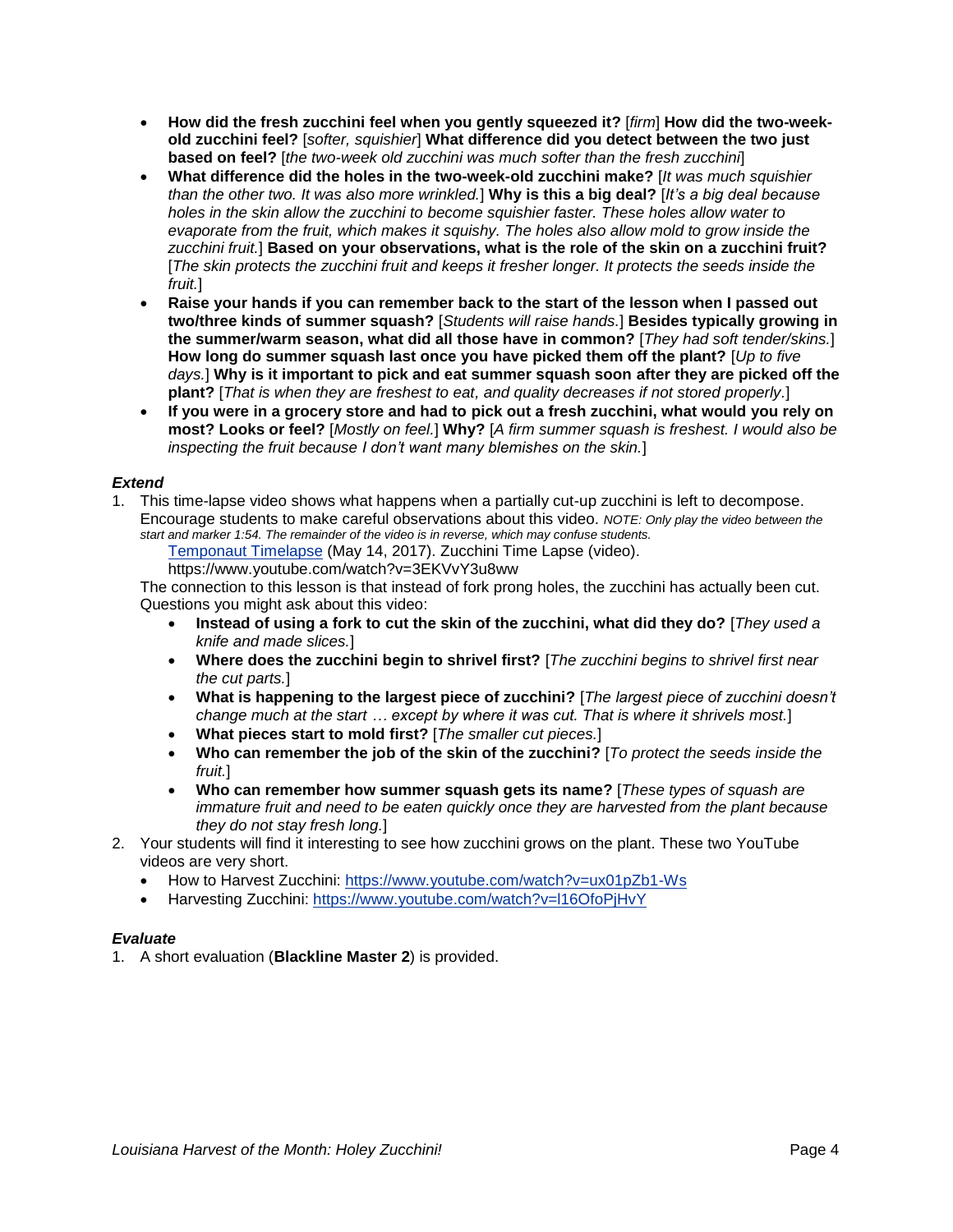## **Resources**

Oklahoma Ag in the Classroom. (no date) [Pumpkins, squash and other cucurbits -](https://www.google.com/url?sa=t&rct=j&q=&esrc=s&source=web&cd=15&ved=2ahUKEwjl3vKnrJ_dAhVphq0KHWNtAdAQFjAOegQIBBAC&url=http%3A%2F%2Faitc.okstate.edu%2Flessons%2Fcucurbits.pdf&usg=AOvVaw2haeajMMdFW1zLzVLyeBEw) Oklahoma Ag in the [Classroom.](https://www.google.com/url?sa=t&rct=j&q=&esrc=s&source=web&cd=15&ved=2ahUKEwjl3vKnrJ_dAhVphq0KHWNtAdAQFjAOegQIBBAC&url=http%3A%2F%2Faitc.okstate.edu%2Flessons%2Fcucurbits.pdf&usg=AOvVaw2haeajMMdFW1zLzVLyeBEw) Available at [https://www.agclassroom.org/ok/lessons/lessons/cucurbits.pdf.](https://www.agclassroom.org/ok/lessons/lessons/cucurbits.pdf)

*A selection of lesson ideas (English-language arts, math, social studies, science, visual arts) and information on cucurbits.*

USDA Healthy Meals Resource System. (no date). Summer squash and zucchini. Available at [https://healthymeals.fns.usda.gov/summer-squash-and-zucchini.](https://healthymeals.fns.usda.gov/summer-squash-and-zucchini)

*A selection of fact sheets, recipes and information on growing summer squash.*

USDA SNAP-Ed Connection. (24 August 2018). Seasonal produce guide – What's in season: Summer squash. Available at [https://snaped.fns.usda.gov/seasonal-produce-guide/summer-squash.](https://snaped.fns.usda.gov/seasonal-produce-guide/summer-squash) *A selection of fact sheets, recipes and lessons on growing summer squash.*

## **Recommended Children's Books**

Miller, P. Z. (2013). *Sophie's squash*. New York, NY: Random House Children's Books. *A children's book about a young girl who selects a squash on a visit to a farmer's market. She carries it everywhere she goes, and eventually learns what happens to squash over time. Winner of an Ezra Jack Keats New Writer Honor and a Charlotte Zolotow Honor. Lexile: AD55L. Age 3-7 years. ISBN-13: 9780307978967.*

Scale, Gayla. (2002). *The Little Squash Seed.* Overmountain Press. *This rhyming story tells the story of a squash from seed to edible vegetable. Age 2 and up ISBN-13: 978-1570722387.*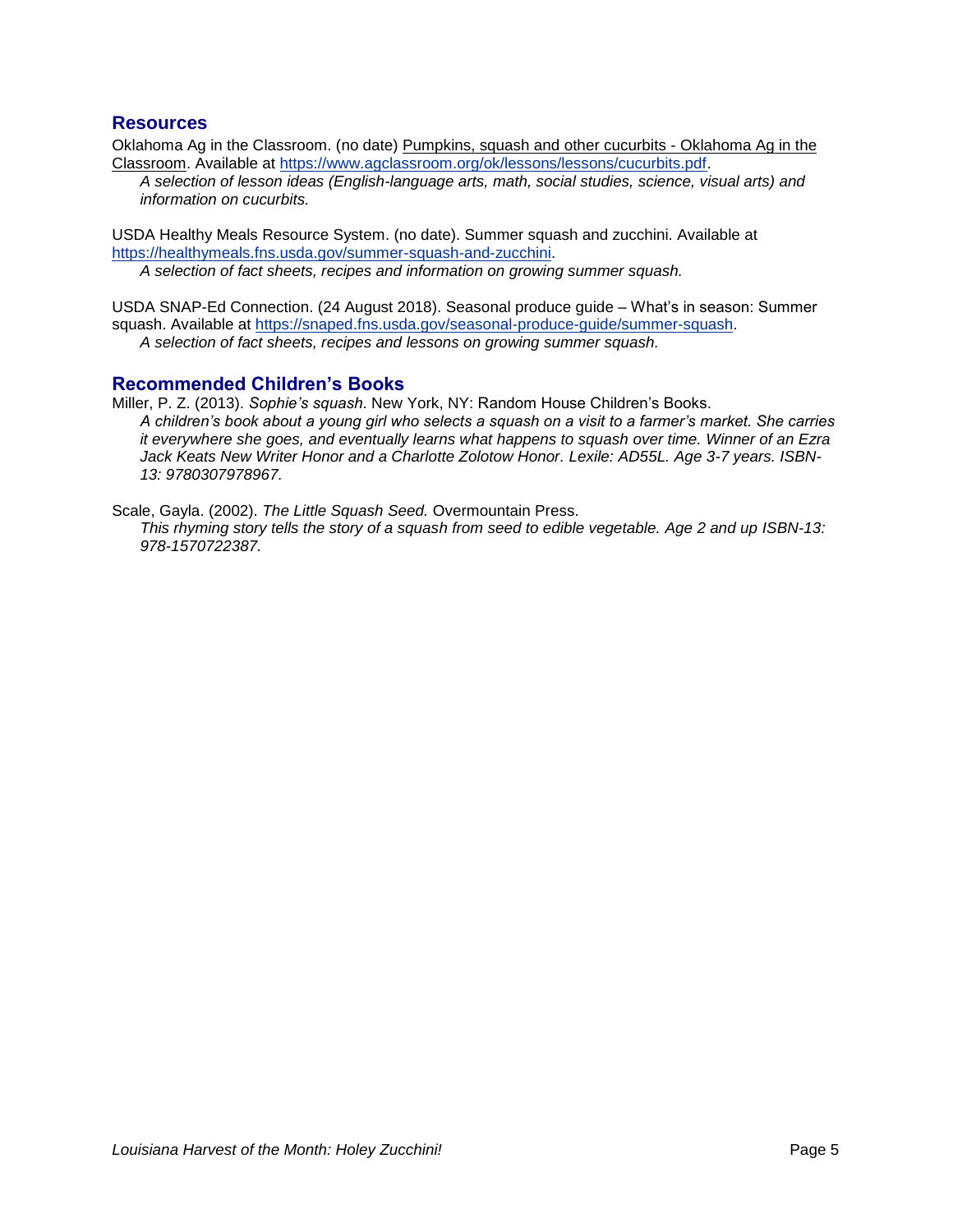**Blackline Master 1.** 

# **OBSERVATION SHEET: Holey Zucchini!**

Fresh Zucchini

In this box, use your pencil to draw a picture of your FRESH ZUCCHINI:

Describe how the fresh zucchini looks:

Give the fresh zucchini a gentle squeeze. Describe how the fresh zucchini feels:

#### OLD ZUCCHINI WITH HOLES IN IT

In this box, draw with a pencil a picture of your HOLEY ZUCCHINI:

Describe how the holey zucchini looks:

Give the holey zucchini a gentle squeeze. Describe how the holey zucchini feels:

What do you think the holes in the skin of the zucchini do to the zucchini?

What is the job of the zucchini skin?

If you were in a grocery store and wanted to choose the freshest zucchini, what would 



Louisiana Harvest of the Month: Holey Zucchini!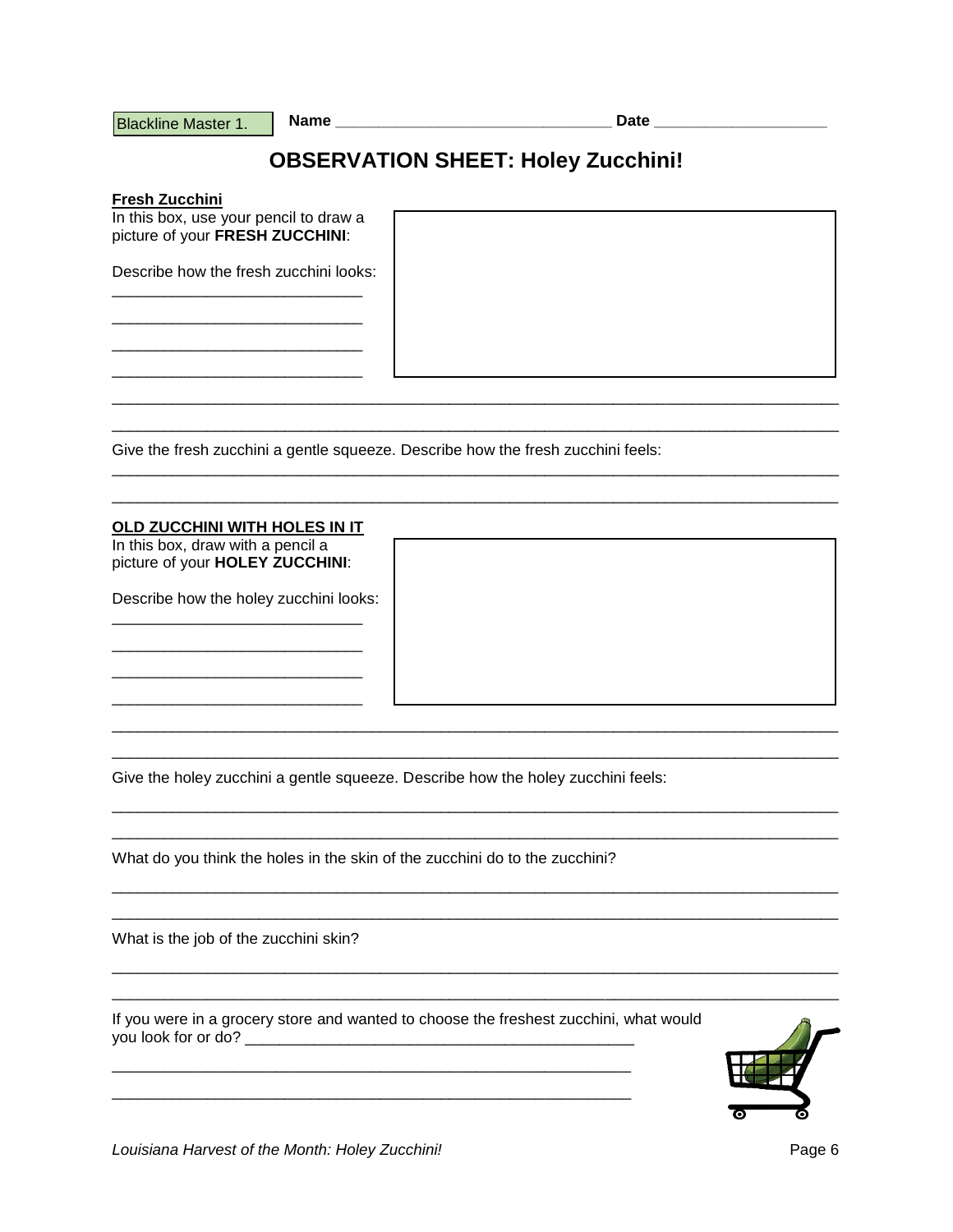| <b>Blackline Master 2.</b> |                                                                                                                                                                      | Date and the contract of the contract of the contract of the contract of the contract of the contract of the contract of the contract of the contract of the contract of the contract of the contract of the contract of the c |        |
|----------------------------|----------------------------------------------------------------------------------------------------------------------------------------------------------------------|--------------------------------------------------------------------------------------------------------------------------------------------------------------------------------------------------------------------------------|--------|
|                            |                                                                                                                                                                      | <b>Check for Understanding: Holey Zucchini</b>                                                                                                                                                                                 |        |
|                            |                                                                                                                                                                      | Write the letter of the correct answer on the line in front of the question.                                                                                                                                                   |        |
| $\mathbf{1}$ .             |                                                                                                                                                                      | The zucchini squash that is just picked from the plant looks ____.                                                                                                                                                             | (LO#1) |
|                            | A. smooth and has no cuts or dents in its skin.<br>B. wrinkled with lots of cuts and dents in its skin.<br>C. no different from the zucchini with holes in its skin. |                                                                                                                                                                                                                                |        |
| 2.                         | Fresh zucchini feels _____.                                                                                                                                          | (LO#1)                                                                                                                                                                                                                         |        |
|                            | A. firm when I gently squeeze it.<br>B. squishy when I gently squeeze it.                                                                                            |                                                                                                                                                                                                                                |        |
| 3.                         | The skin of the zucchini ____.                                                                                                                                       | (LO#1)                                                                                                                                                                                                                         |        |
|                            | A. is not easy to dent with my fingernail.<br>B. is easy to dent with my fingernail.                                                                                 |                                                                                                                                                                                                                                |        |
| 4.                         | The job of the zucchini skin is to _____.                                                                                                                            | (LO#2)                                                                                                                                                                                                                         |        |
|                            | A. look pretty so we will want to eat it.<br>B. keep birds away.<br>C. help protect the zucchini seeds inside.                                                       |                                                                                                                                                                                                                                |        |
|                            |                                                                                                                                                                      |                                                                                                                                                                                                                                |        |
|                            |                                                                                                                                                                      | Date and the contract of the contract of the contract of the contract of the contract of the contract of the contract of the contract of the contract of the contract of the contract of the contract of the contract of the c |        |
|                            |                                                                                                                                                                      | <b>Check for Understanding: Holey Zucchini</b>                                                                                                                                                                                 |        |
|                            |                                                                                                                                                                      | Write the letter of the correct answer on the line in front of the question.                                                                                                                                                   |        |
| 1.                         |                                                                                                                                                                      | The zucchini squash that is just picked from the plant looks ____.                                                                                                                                                             | (LO#1) |
|                            | A. smooth and has no cuts or dents in its skin.<br>B. wrinkled with lots of cuts and dents in its skin.<br>C. no different from the zucchini with holes in its skin. |                                                                                                                                                                                                                                |        |
| 2.                         | Fresh zucchini feels _____.                                                                                                                                          | (LO#1)                                                                                                                                                                                                                         |        |
|                            | A. firm when I gently squeeze it.<br>B. squishy when I gently squeeze it.                                                                                            |                                                                                                                                                                                                                                |        |
| 3.                         | The skin of the zucchini _____.                                                                                                                                      | (LO#1)                                                                                                                                                                                                                         |        |
|                            | A. is not easy to dent with my fingernail.<br>B. is easy to dent with my fingernail.                                                                                 |                                                                                                                                                                                                                                |        |
| 4.                         | The job of the zucchini skin is to _____.                                                                                                                            | (LO#2)                                                                                                                                                                                                                         |        |
|                            | A. look pretty so we will want to eat it.<br>B. keep birds away.<br>C. help protect the zucchini seeds inside.                                                       |                                                                                                                                                                                                                                |        |
|                            |                                                                                                                                                                      |                                                                                                                                                                                                                                |        |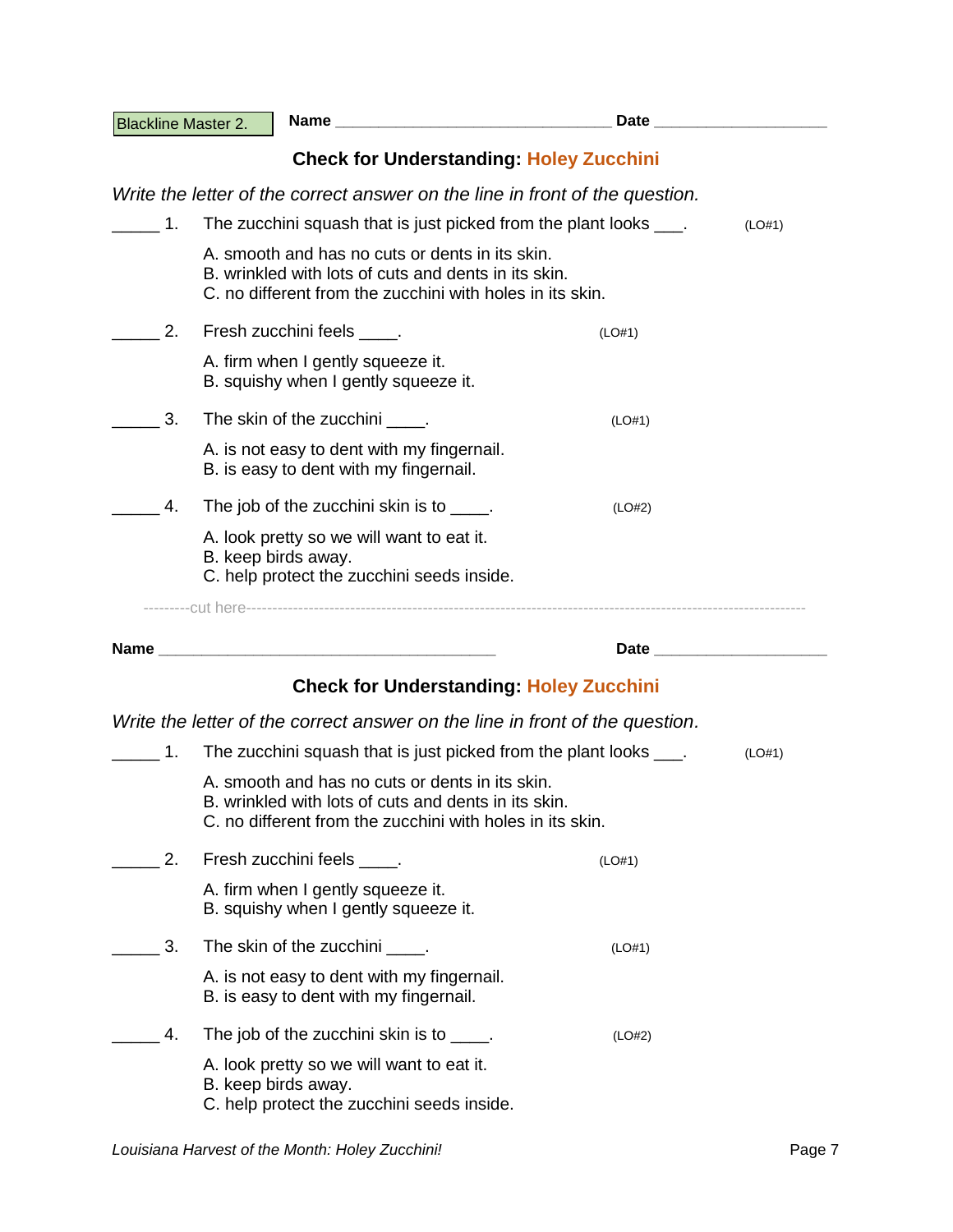**Name \_\_\_\_\_\_\_\_\_\_\_\_\_\_\_\_\_\_\_\_\_\_\_\_\_\_\_\_\_\_\_\_ Date** 

# **Check for Understanding: Holey Zucchini**

*Write the letter of the correct answer on the line in front of the question.*

**\_\_\_\_\_\_\_\_\_\_\_\_\_\_\_\_\_\_\_\_**

| $\overline{1}$ . | The zucchini squash that is just picked from the plant looks ____.                                                                                                                  |        |  |
|------------------|-------------------------------------------------------------------------------------------------------------------------------------------------------------------------------------|--------|--|
|                  | A. smooth and has no cuts or dents in its skin. <b>CORRECT</b><br>B, wrinkled with lots of cuts and dents in its skin.<br>C, no different from the zucchini with holes in its skin. |        |  |
| $\overline{2}$ . | Fresh zucchini feels .                                                                                                                                                              | (LO#1) |  |
|                  | A. firm when I gently squeeze it. <b>CORRECT</b><br>B. squishy when I gently squeeze it.                                                                                            |        |  |
| 3.               | The skin of the zucchini _____.                                                                                                                                                     | (LO#1) |  |
|                  | A. is not easy to dent with my fingernail.<br>B. is easy to dent with my fingernail. <b>CORRECT</b>                                                                                 |        |  |
| 4.               | The job of the zucchini skin is to _____.                                                                                                                                           | (LO#2) |  |
|                  | A. look pretty so we will want to eat it.<br>B. keep birds away.<br>C. help protect the zucchini seeds inside. <b>CORRECT</b>                                                       |        |  |